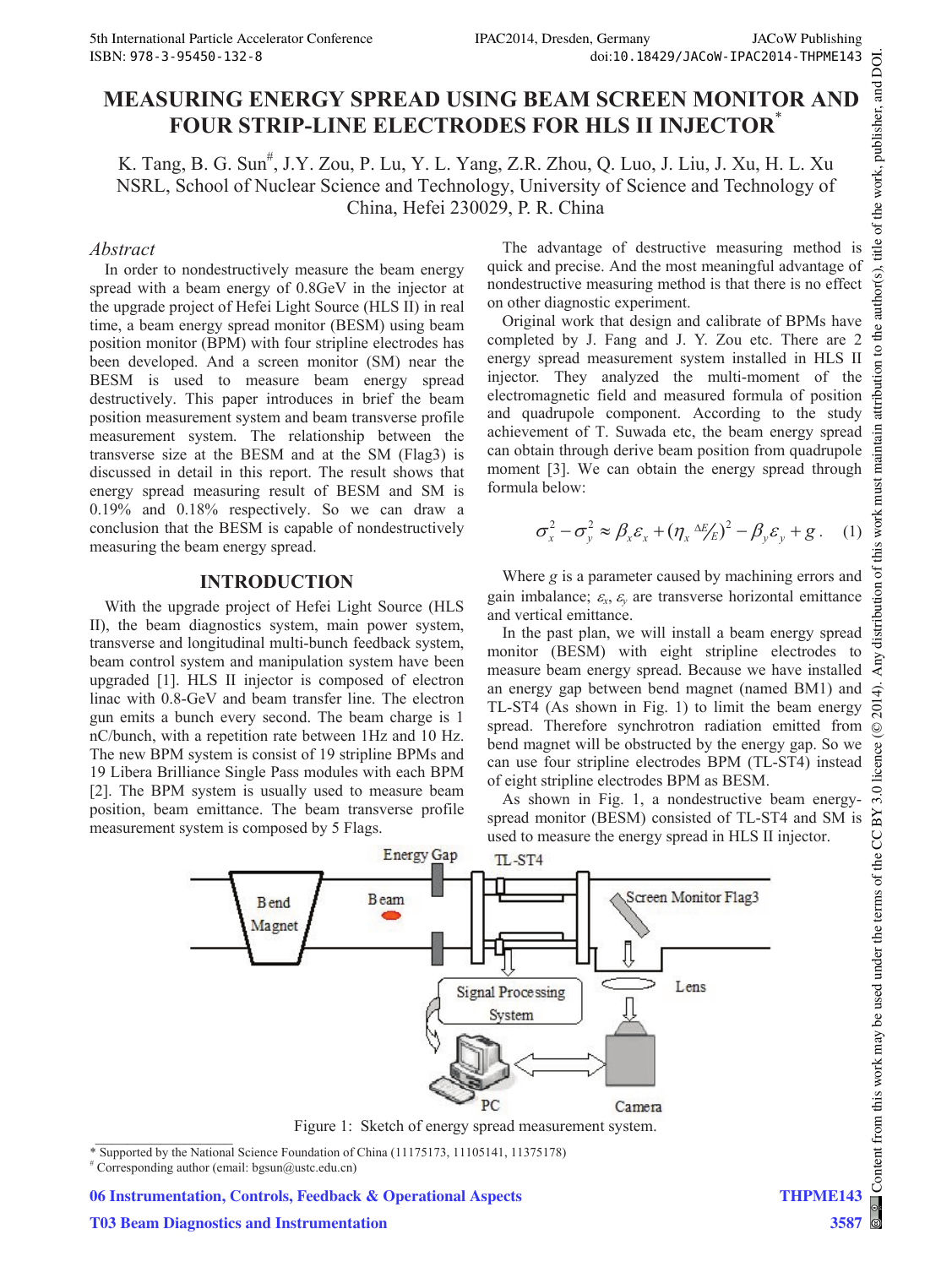# **EXTRACT OF QUADRUPOLE COMPONENT**

| Table 1: Normalized Signal on Stripline Electrode |  |  |
|---------------------------------------------------|--|--|
|---------------------------------------------------|--|--|

| ISBN: 978-3-95450-132-8                                                                                                                                                                                                                                       |              |                                                                                                                         |          |                                                                                                                               |  |
|---------------------------------------------------------------------------------------------------------------------------------------------------------------------------------------------------------------------------------------------------------------|--------------|-------------------------------------------------------------------------------------------------------------------------|----------|-------------------------------------------------------------------------------------------------------------------------------|--|
| The SM is used to measure the beam transverse width<br>g and beam energy spread destructively. And we can<br>compare their measuring result.                                                                                                                  |              |                                                                                                                         |          |                                                                                                                               |  |
|                                                                                                                                                                                                                                                               |              |                                                                                                                         |          |                                                                                                                               |  |
|                                                                                                                                                                                                                                                               |              | <b>EXTRACT OF QUADRUPOLE</b>                                                                                            |          |                                                                                                                               |  |
|                                                                                                                                                                                                                                                               |              | <b>COMPONENT</b>                                                                                                        |          |                                                                                                                               |  |
| The normalized induction signal on stripline electrode                                                                                                                                                                                                        |              |                                                                                                                         |          |                                                                                                                               |  |
|                                                                                                                                                                                                                                                               |              |                                                                                                                         |          |                                                                                                                               |  |
| Table 1: Normalized Signal on Stripline Electrode                                                                                                                                                                                                             |              |                                                                                                                         |          |                                                                                                                               |  |
|                                                                                                                                                                                                                                                               | <b>Right</b> | Left                                                                                                                    | Top      | <b>Bottom</b>                                                                                                                 |  |
|                                                                                                                                                                                                                                                               | 1            | 1                                                                                                                       | 1        | 1                                                                                                                             |  |
| EXTRA<br>EXTRA<br>$\frac{1}{2}$ is given by table 1: Norm<br>Table 1: Norm<br>Fable 1: Norm<br>Fable 1: Norm<br>Fable 1: Norm<br>Fable 1: Norm<br>Fable 1: Norm<br>Fable 1: Norm<br>Fable 1: Norm<br>Fable 1: Norm<br>Fable 1: Norm<br>Fable 1: Norm<br>Fable |              | $Z_{1x}$ - $Z_{1x}$                                                                                                     | $Z_{1y}$ | $-Z_{1y}$                                                                                                                     |  |
|                                                                                                                                                                                                                                                               | $Z_2$        | $Z_2$                                                                                                                   |          | $-Z_2$                                                                                                                        |  |
|                                                                                                                                                                                                                                                               |              | $Z_{3x}$ - $Z_{3x}$ - $Z_{3y}$                                                                                          |          | $Z_{3y}$                                                                                                                      |  |
|                                                                                                                                                                                                                                                               | $Z_4$        | $Z_4$                                                                                                                   | $Z_4$    | $\mathbb{Z}_4$                                                                                                                |  |
| Where symbols are given by                                                                                                                                                                                                                                    |              |                                                                                                                         |          |                                                                                                                               |  |
|                                                                                                                                                                                                                                                               |              |                                                                                                                         |          |                                                                                                                               |  |
|                                                                                                                                                                                                                                                               |              | $Z_{1x} = 2 \frac{\sin(\phi/2)}{\phi/2} \frac{x_0}{b}, Z_{1y} = 2 \frac{\sin(\phi/2)}{\phi/2} \frac{y_0}{b}$            |          |                                                                                                                               |  |
|                                                                                                                                                                                                                                                               |              |                                                                                                                         |          |                                                                                                                               |  |
|                                                                                                                                                                                                                                                               |              | $Z_2 = 2 \frac{\sin \phi}{\phi} \frac{{\sigma_x}^2 - {\sigma_y}^2 + {x_0}^2 - {y_0}^2}{b^2}$                            |          |                                                                                                                               |  |
|                                                                                                                                                                                                                                                               |              |                                                                                                                         |          |                                                                                                                               |  |
|                                                                                                                                                                                                                                                               |              |                                                                                                                         |          | $Z_{3x} = 2 \frac{\sin(3\phi/2)}{3\phi/2} \frac{3{\sigma_x}^2 - 3{\sigma_y}^2 + {x_0}^2 - 3{y_0}^2}{b^2} \frac{x_0}{b}$ . (2) |  |
|                                                                                                                                                                                                                                                               |              | $Z_{3y} = 2 \frac{\sin(3\phi/2)}{3\phi/2} \frac{3{\sigma_x}^2 - 3{\sigma_y}^2 + 3{x_0}^2 - {y_0}^2}{b^2} \frac{y_0}{b}$ |          |                                                                                                                               |  |
|                                                                                                                                                                                                                                                               |              |                                                                                                                         |          |                                                                                                                               |  |
|                                                                                                                                                                                                                                                               |              |                                                                                                                         |          |                                                                                                                               |  |
|                                                                                                                                                                                                                                                               |              | $\frac{\sin(2\phi)}{4} \frac{3(\sigma_x^2 - \sigma_y^2 + x_0^2 - y_0^2)^2 - 2(x_0^4 + y_0^4)}{h^4}$                     |          |                                                                                                                               |  |
|                                                                                                                                                                                                                                                               |              |                                                                                                                         |          |                                                                                                                               |  |

$$
\begin{cases}\nZ_{1x} = 2 \frac{\sin(\phi/2)}{\phi/2} \frac{x_0}{b}, Z_{1y} = 2 \frac{\sin(\phi/2)}{\phi/2} \frac{y_0}{b} \\
Z_2 = 2 \frac{\sin \phi}{\phi} \frac{\sigma_x^2 - \sigma_y^2 + x_0^2 - y_0^2}{b^2} \\
Z_{3x} = 2 \frac{\sin(3\phi/2)}{3\phi/2} \frac{3\sigma_x^2 - 3\sigma_y^2 + x_0^2 - 3y_0^2}{b^2} \frac{x_0}{b} .\n\end{cases}
$$
\n
$$
Z_{3y} = 2 \frac{\sin(3\phi/2)}{3\phi/2} \frac{3\sigma_x^2 - 3\sigma_y^2 + 3x_0^2 - y_0^2}{b^2} \frac{y_0}{b}
$$
\n
$$
Z_4 = \frac{\sin(2\phi)}{\phi} \frac{3(\sigma_x^2 - \sigma_y^2 + x_0^2 - y_0^2)^2 - 2(x_0^4 + y_0^4)}{b^4}
$$

Where  $\phi$  is the opening angle of the electrode (As seen in Fig. 2), *b* is the duct radius,  $x_0$ ,  $y_0$  are the beam position in the x and y directions, and  $\sigma_x$ ,  $\sigma_y$  are the horizontal and vertical width of the bunch. this work may be used under the terms of the CC BY 3.0 licence (© 2014). Any distribution of this work must maintain attribution to the author(s), title of the work, publisher,



Figure 2: Architecture of four stripline electrodes BPM.

Content from this work may be used under the terms of the CC BY 3.0 licence ( $\epsilon$ from t As shown in Fig. 2, the BPM is consisting of four stripline respectively named Top, Right, Bottom and lent Left.

 $\sigma_x^2$ - $\sigma_y^2$  can be derived by the following way:

 $\mathsf{Cont}$ **THPME143**

**3588**

Where  $Q_{\Delta/\Sigma}$  is the quadrupole component, and  $S_{\Lambda/\Sigma=0}$  is the sensitivity of  $Q_{\Lambda/\Sigma}$ :

$$
S_{\Delta/\Sigma-Q} = 2 \frac{\sin \phi}{\phi} \frac{1}{b^2} . \quad (4)
$$

Where x0, y0 are the beam position in the x and y directions. They can be obtained from four stripline signals. By canceling  $x_0$ ,  $y_0$  from Eq. 3 and then we will obtain  $\sigma_x^2$ - $\sigma_y^2$ . According to the calibrate result of TL-ST4 [4], then:

$$
Q_{\Delta/\Sigma} = 0.0095 + 0.0058x_0 + 0.0032y_0 + 0.0077x_0^2
$$
  
+0.0079y\_0^2 + 0.0076\sigma\_x^2 - 0.0076\sigma\_y^2 (5)

And then,  $\sigma_x^2 - \sigma_y^2$  is described by:

$$
\sigma_x^2 - \sigma_y^2 = \frac{1}{0.0076} \left( \frac{Q_{\text{A/E}} + 0.0095 - 0.0058x_0 - 0.0032y_0}{-0.0077x_0^2 - 0.0079y_0^2} \right). (6)
$$

#### **DATA-ACQUISITION SYSTEM**

The data-acquisition system consists of a Beam Position Measurement System and a Beam Profile Measurement System. The Beam Position Measurement System consists of a Libera Brilliance Single Pass processor with 500MHz bandwidth, a Linux-based computer, a Libera Clock Splitter and EPICS network, as shown in Fig. 3. The four signals from each strip-line sent directly to the processor with a suitable relay time. The Clock Splitter provides the processor a trigger pulses synchronized with the beam. The processor will digitize the analog signals and calculate the beam position. Simultaneously, the beam position, four digital signals will be sent to EPICS through soft IOC.



Figure 3: Measurement system architecture of four strip. line BPM.